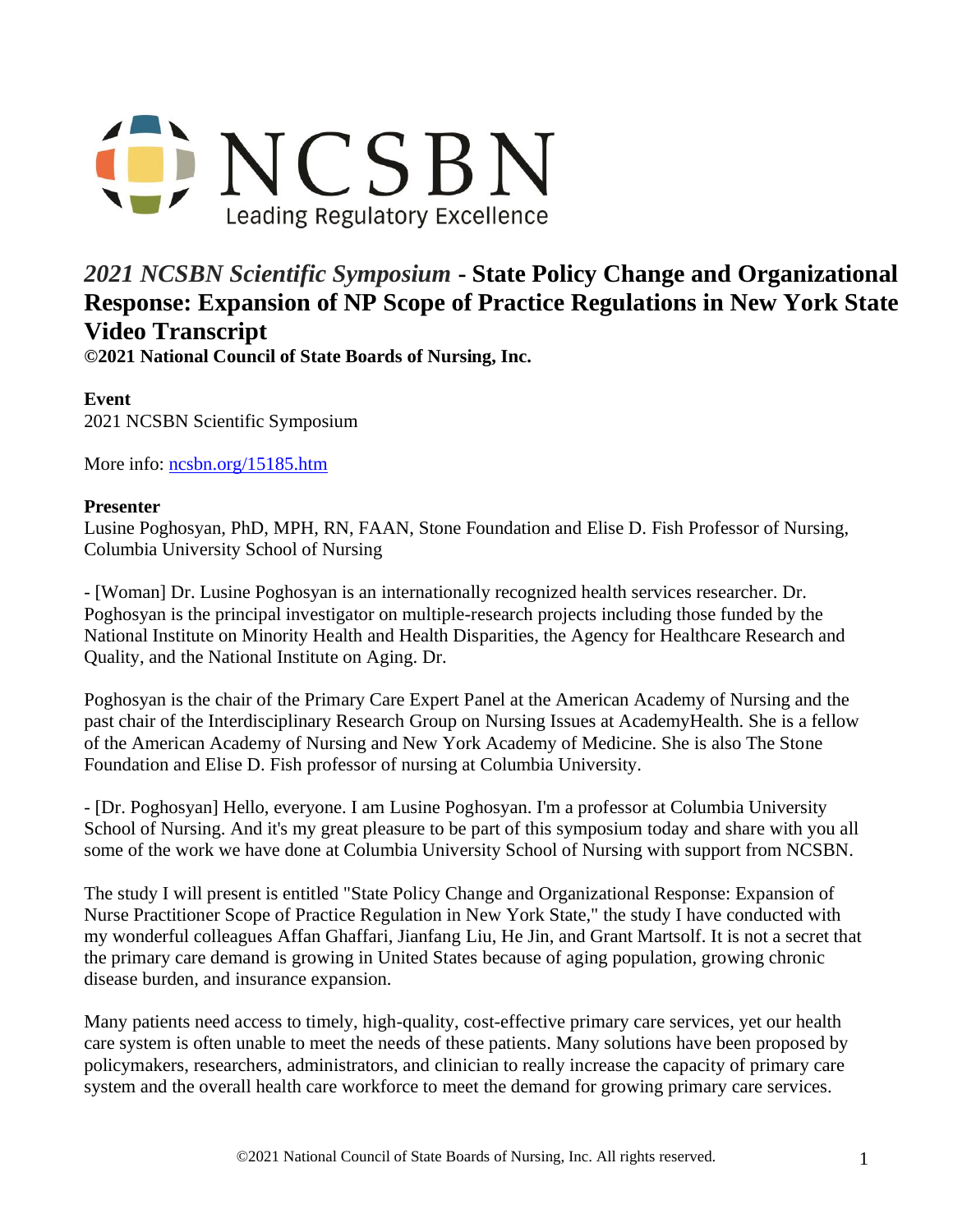One of the most critical solutions and strategies that has been getting lot of attention during the past decade is the growing workforce of nurse practitioners. Institute of Medicine report made it clear that advanced practice registered nurse workforce, particularly nurse practitioners, can play a critical and a significant role, helping the country to meet the demand for primary care services.

Nurse practitioners are primary care providers who are trained, and educated, and capable of delivering safe, high-quality primary care services. This workforce had grown significantly in the past, and projections show the workforce is going to almost double between 2013 and 2025.

We have seen that from 2007 and 2019, the workforce grew significantly, and by 2025, NPs will comprise about 27% of all primary care providers. Other primary care providers are physicians and physician assistants. While we are optimistic that this growing workforce can help the country to meet the demand for primary care services, there are many state, and policy, and organizational barriers that affect the optimum utilization of nurse practitioners.

One particular example is the state-level scope of practice regulations across the country. We know that many states impose unnecessary restrictions on NP practice by requiring NPs to have a supervisory or collaborative relationship with physicians to provide care. So these are state-level policies that every state has its own regulation.

In addition to state-level barriers, organizations employing NPs also create barriers for the optimal practice of nurse practitioners. Very often, NPs do not have access to necessary organizational resources, there is lack of clarity in their role, and they have challenging relationships with practice administrator or management.

Right now, nurse practitioner scope of practice policies are categorized into three main categories. There are many factors that are part of this definition, yet in general, in full scope of practice states, nurse practitioners can deliver care independently without involvement of any other clinicians, and patients can have access to care delivered by nurse practitioners without further restrictions.

Other states have a reduced scope of practice policy, which requires NPs to have some kind of collaborative relationship with a physician to be able to deliver care to their patients. And the most restricted states have restricted scope of practice regulations which require physician supervision. So physicians have to supervise nurse practitioners so NPs can deliver care to patients.

And this is one of the most recent maps that demonstrate the scope of practice regulations in the United States. The most recent state that changed its scope of practice regulation is Massachusetts. But in this study, I will speak about New York State.

So we know that full scope of practice states create optimal environment for nurse practitioners to deliver care to their patients. Our research is clear that full scope of practice is related to better patient outcomes, better access for patients to high-quality, safe care, while reduced and restricted states limit patients' access to timely, high-quality care.

And many researchers have conducted studies to produce evidence about the importance of allowing nurse practitioners to practice fully and limiting restrictions on NP practice. Yet, we also know that these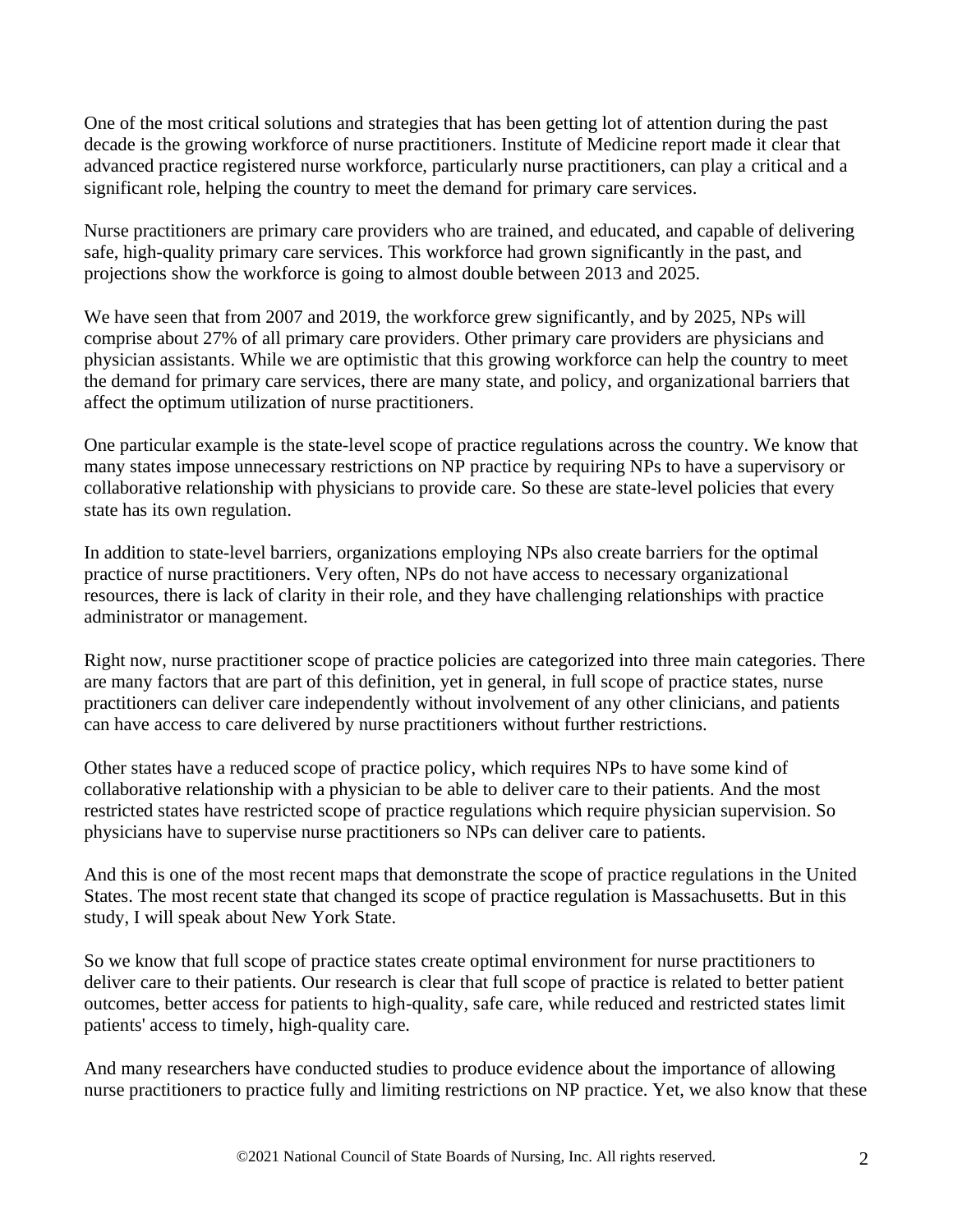scope of practice regulations that are determined at the state level may also affect employers, may also affect organizations that hire NPs, employ NPs.

Yet, we know very little how the state-level policies impact the organizations and, particularly, the work environment of NPs. We know that work environments are critical for clinicians to be able to deliver high-quality, safe patient care, thus, it is important for us to understand the impact of state-level policies on the work environment of nurse practitioners within their employment settings.

In this study, I will talk about New York State which implemented nurse practitioner modernization act in 2015. Before 2015, all nurse practitioners in New York were required to have a written practice agreement with physicians.

Yet, New York State, whilst facing unequal distributions of primary care provider across the state, many residents of New York in rural and underserved areas were lacking access to high-quality care. So in 2015, New York State passed the policy called nurse practition modernization act, which removed the required written practice agreement between physicians and experienced nurse practitioners, those who have 3,600 hours of clinical practice, which is about 2 years of experience.

So starting from 2015, in New York State, nurse practitioners with more than 2 years of experience are able to deliver care without requirement of written practice agreement with physician. So this opportunity, this policy change, created an opportunity for our research team to assess and understand whether this policy change had an impact on nurse practitioner work environment, what changes we observed after this policy change within the work environment.

So we have designed a study and proposed to examine nurse practition work environment three years before the policy change in New York State and three years after the policy change. So we were fortunate enough that we had survey data already collected from nurse practitioners in 2012 about their work environment.

Building on that survey, we designed a cross-sectional survey to collect data from the same sample of nurse practitioners in 2018, which would allow us to see if the work environment in New York State changed after a 2015 policy expansion. So in 2012, we had data from 278 primary care nurse practitioners in New York State who were recruited from the membership list of New York nurse practitioner association membership list.

New York nurse practitioner association was wonderful partner with us. They helped us to recruit nurse practitioners. They send online surveys to their members, asking them if they were primary care nurse practitioners, and only primary care nurse practitioners were able to complete our survey in 2012.

After receiving support from NCSBN, we designed a study to repeat the same study in 2018. So we partnered, again, with New York nurse practitioner association, which send a survey link to its membership, and only primary care nurse practitioners were able to access the survey.

Nurse practitioners in both years, both in 2012 and 2018, completed validated measures of work environment, and also, we collected information about nurse practitioner demographics. The most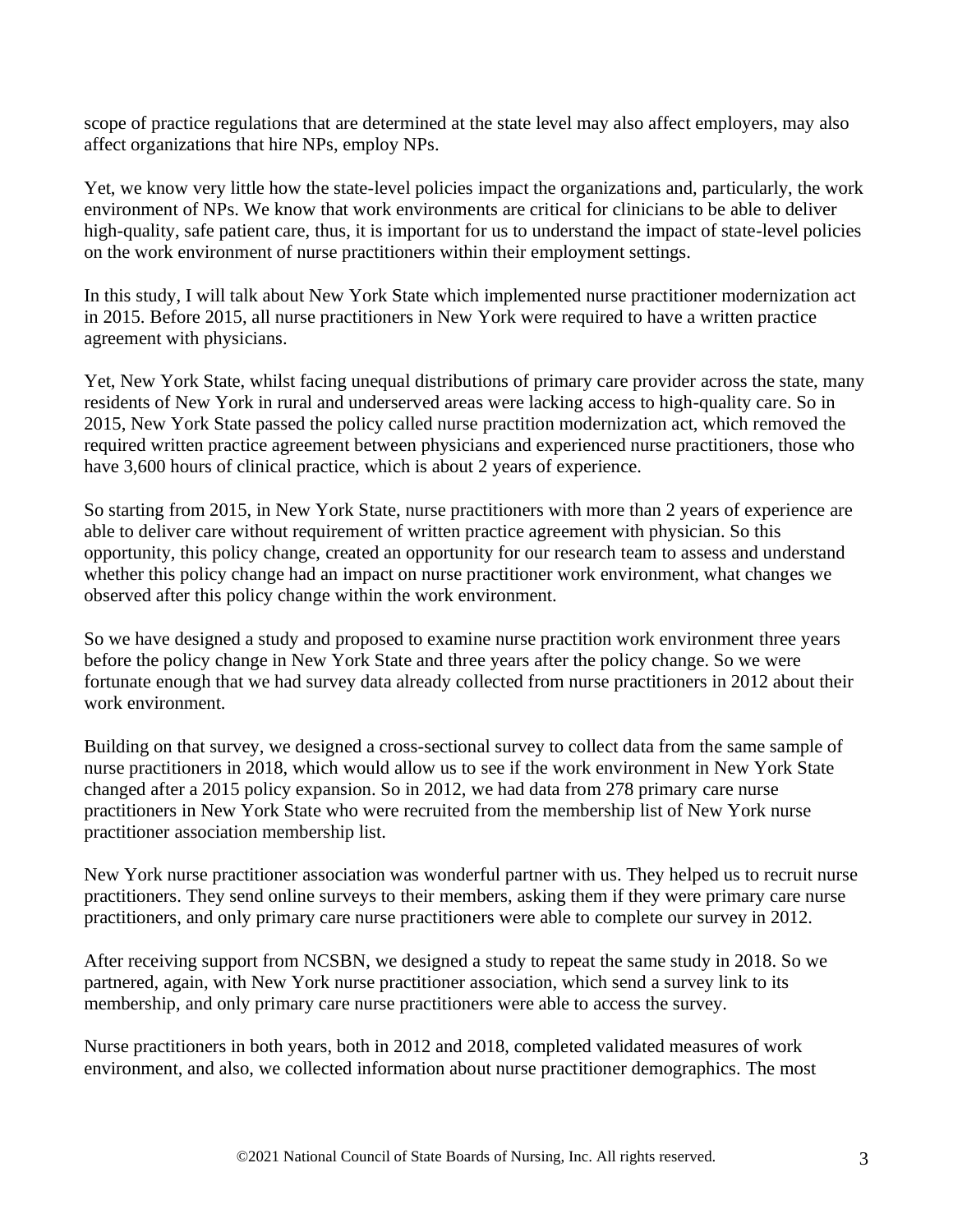widely used measure to assess nurse practitioner work environment is the Nurse Practitioner Primary Care Organizational Climate Questionnaire.

It has been used by many researchers to assess the work environment of NPs. The instrument has 29 items, and it measures work environments with 4 subscales: nurse practitioner-physician relations, nurse practitioner-administration relations, independent NP practice and support, and professional visibility. Research shows that these four subscales are important domains of NP work environment.

For example, some of the questions in NP-physician relation was asking NPs to evaluate the communication, the teamwork that nurse practitioners had with physicians. NP-administration relation items are asking similar questions, whether NPs receive necessary support from administration, necessary information from administration.

And the professional visibility, which was an interesting subscale, it asks nurse practitioners how well their role is defined or visible within their organization. As we know, with the growth of NP workforce, many organizations were new to nurse practitioner practice.

So we collected the survey data from nurse practitioners, and we merged 2012 and 2018 survey data to achieve the aims of this study. So in this study, we had two independent variables, which were study time, one was 2012 and 2018, and nurse practitioner experience level within employment setting.

Remember that NP modernization act is supposed to impact NPs who have a little bit more than two years of experience. So we categorize NPs, those equal or less than three years, because that's what our variable was asking, NPs between one to three years of experience. And we also had a study variable that was capturing the study time, three years before the policy implementation and three years after the policy implementation.

Our dependent variable in the study was NP work environment. NP work environment was measured by the four subscales at the nurse practitioner organizational climate questionnaire, and we looked at the NP-physician relations, we looked at NP-administration relations, we looked at the independent practice and support, and professional visibility subscale.

So we wanted to see if this work environment have changed between 2012 and 2018. So we conducted a descriptive analysis. We compared the characteristics of the sample in 2012 and 2018 to see if the NP workforce still looked like similarly. And then we built multiple linear-regression models to assess the relationship between year of the survey administration, which is proxy for the before and after policy implementation and nurse practitioner work environment.

In this table, we present some of the demographic characteristics of our sample. As you see, in 2012, 278 nurse practitioners completed the survey. In 2018, 348 nurse practitioner completed the survey. Most of the average age of NPs in our study was about 52 to 53 years.

Majority were female, almost 90% of our participants were female, and the workforce were significantly white. And the difference was that, in 2018, there were more nurse practitioners with a DNP or other doctoral degree.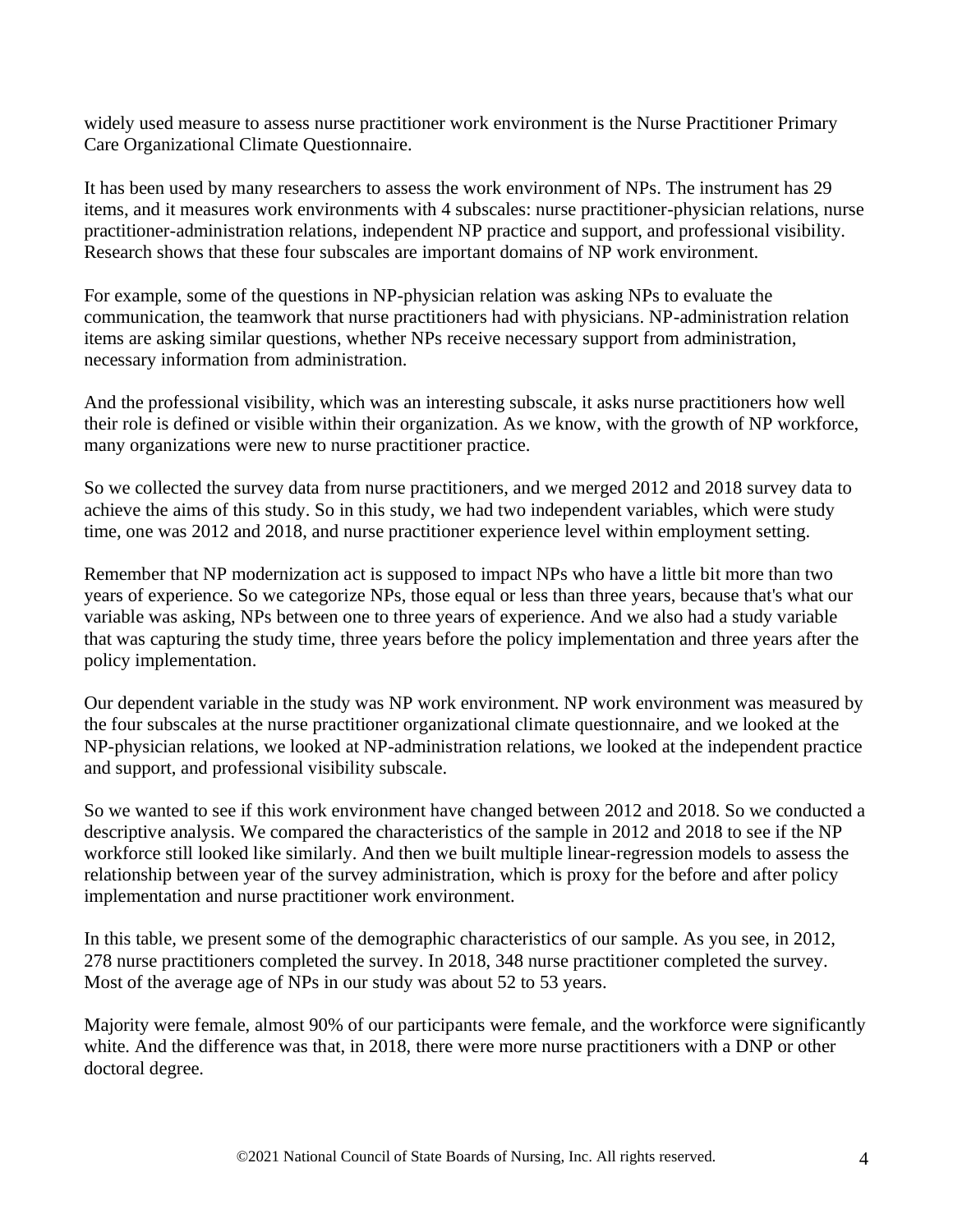So that was one of the biggest changes we observed in the demographic characteristics of our sample. In this table, we also provide some information about NP work and practice characteristics. Here, we see that NPs practice in rural, urban, suburban, and there were some differences in between two years. And we also see that, in 2012, the largest proportion of NPs were practicing in physician offices, while in 2018, more NPs were employed in practices affiliated with hospitals or some kind of medical centers.

In this chart, we compare nurse practition work environment over time. So we computed in scores on each subscale of NPPCOCQ. The dark orange color is the 2012, the red represent 2018. What we see here is, it appears from this bar chart, that nurse practition work environment was significantly better in 2018 than in 2012.

Particularly, there was a significant difference between NP-physician relations, independent practice and support, and professional visibility. And also, these subscales were much highly rated by NPs than NPadministration relations. As you see, the lowest mean scores reported by NPs were on NP-administration relation, and this is an interesting and consistent finding across all of the studies we have done, that NPadministration relation typically gets much lower rating from NPs than other aspect of their work environment.

In this bar chart, we assessed whether there was a difference in work environment in those years between experienced and not experienced NPs, those NPs with less than three years of experience and those who have more than three years of... The lighter color is NPs with less than three years of experience, and the darker bar chart is NPs with more than three years of experience.

What we are seeing here, that it seems NPs with little bit more experience report better work environment. Yet, some of the differences are not significant. There is no significant difference in NPadministration relations. It seems like, in 2012, both experienced and non-experienced NPs were reporting similar type of relationship.

There was some improvement in NP-physician relationship. It appears that experienced NPs are telling us that their relationship with physicians is better with experience. The only significant difference we observed was in professional visibility. We noticed that, in 2012, experienced NPs were telling us that their role is more understood within their employment setting, their role is more visible.

You know, while we saw some minor differences in the scores, we did not observe major differences between experienced and non-experienced nurse practitioners. After the descriptive work, we developed our multiple linear-regression model to demonstrate the relationship between scope of practice, which is year 2012 and year 2018, and nurse practitioner work environment.

As you'll see in our model, we control the model for NP's gender, age, length of time in the current primary position, location, whether NPs worked in rural, urban, or suburban, practice setting, whether it was community health center, hospital-based clinic, and also average hours of work. So controlled for all those variables, what we observed was that the work environment for nurse practitioners was significantly better in 2018 than in 2012.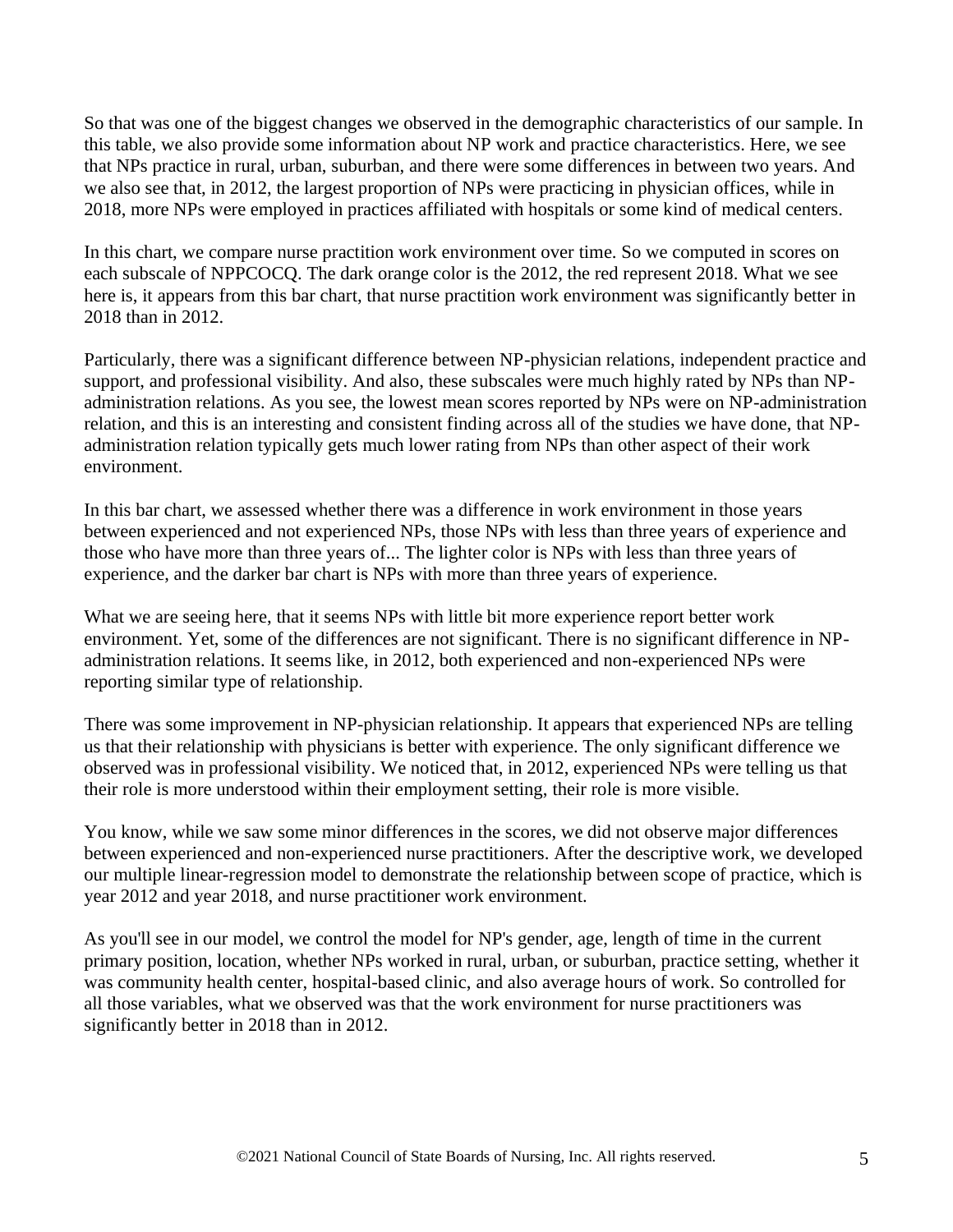We notice that, particularly, improvements were noticed in IPS, independent practice and support, professional visibility, and nurse practitioner and physician relation subscales. After the policy change in New York State, these three domains of nurse practition work environment in New York improve.

There was no significant difference in nurse practition-administration relation between 2012 and 2018. And our model also demonstrated that, controlling for potential covariates, we did not see any difference in any of the mean subscale scores for the work environment measures between experienced and less experienced NPs.

Our model show, work environment improved from 2012 to 2018, yet there was no difference in the improvement for experienced and less experienced NPs. So what are our results telling us? Our results are telling us that nurse practitioner report significantly better work environment in 2018 when we control for individual and organizational characteristics, and positive changes were observed both for experienced and less experienced NPs.

One thing we need to understand that, you know, our study took advantage of this natural experiment that happened in New York State to show how the work environment improved for nurse practitioners. So it creates a discussion about how other states can remove their unnecessary restriction on NPs to really improve NP work environment and allow nurse practitioner to be able to deliver care to their patients.

So our findings really show important insights about a potential impact of the scope of practice laws on the work environment and nurse practitioners. And we know that work environments are important for patient safety, they're important for quality of care, and they're important for patient outcomes. So policymakers in other states should take actions to remove unnecessary restrictions on NPs to improve NP work environment, and we believe that it will also lead to better quality of care and patient outcomes.

This study is one of the first studies to show a direct impact of state-level scope of practice regulations on the organizations employing nurse practitioner. Of course, our study is not free of limitation. The study has several limitation. One is we rely on the self-reported measures from nurse practitioners. So NPs are the ones who are telling us about their work environment.

We are unable to link exact person responses from 2012 to 2018, so we don't know if it's the same NP responding, but it's the same membership list we used. We don't have any control group. We don't know if similar changes have been observed in other states. And also, the study was conducted only in one state, with a limited generalizability.

Despite this, we believe that our study indeed produced robust and interesting findings to inform policy discussions about removing unnecessary scope of practice restrictions on nurse practitioners. I have not done this work by myself.

I have a fantastic team of researchers and collaborators to thank. And I also thank our funder, National Council of State Boards of Nursing. Without their support, this work would have not been possible. Thank you. Thank you, everyone, for participating and for the opportunity to share the findings of our research.